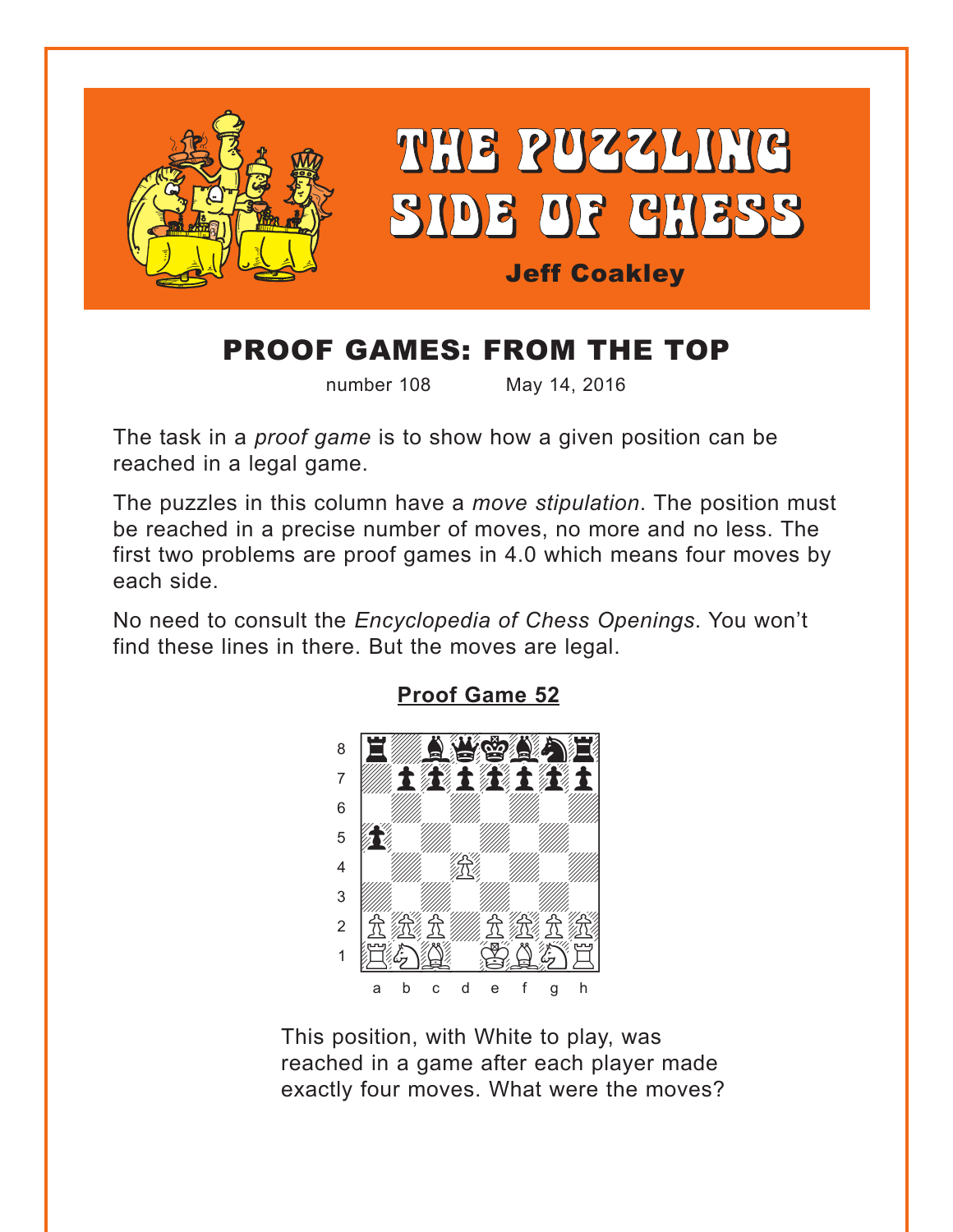<span id="page-1-0"></span>

**Proof Game 53** 



This position was reached after Black's fourth turn. What were the moves?

Proof game columns are now a monthly occurrence on the Puzzling Side of Chess. The regular menu features two "4.0 PG's", a synthetic game, and one or two longer proof games.

A synthetic game is similar to a proof game. But instead of finding the move sequence that leads to a given position, the task is to compose a game that ends with a particular move.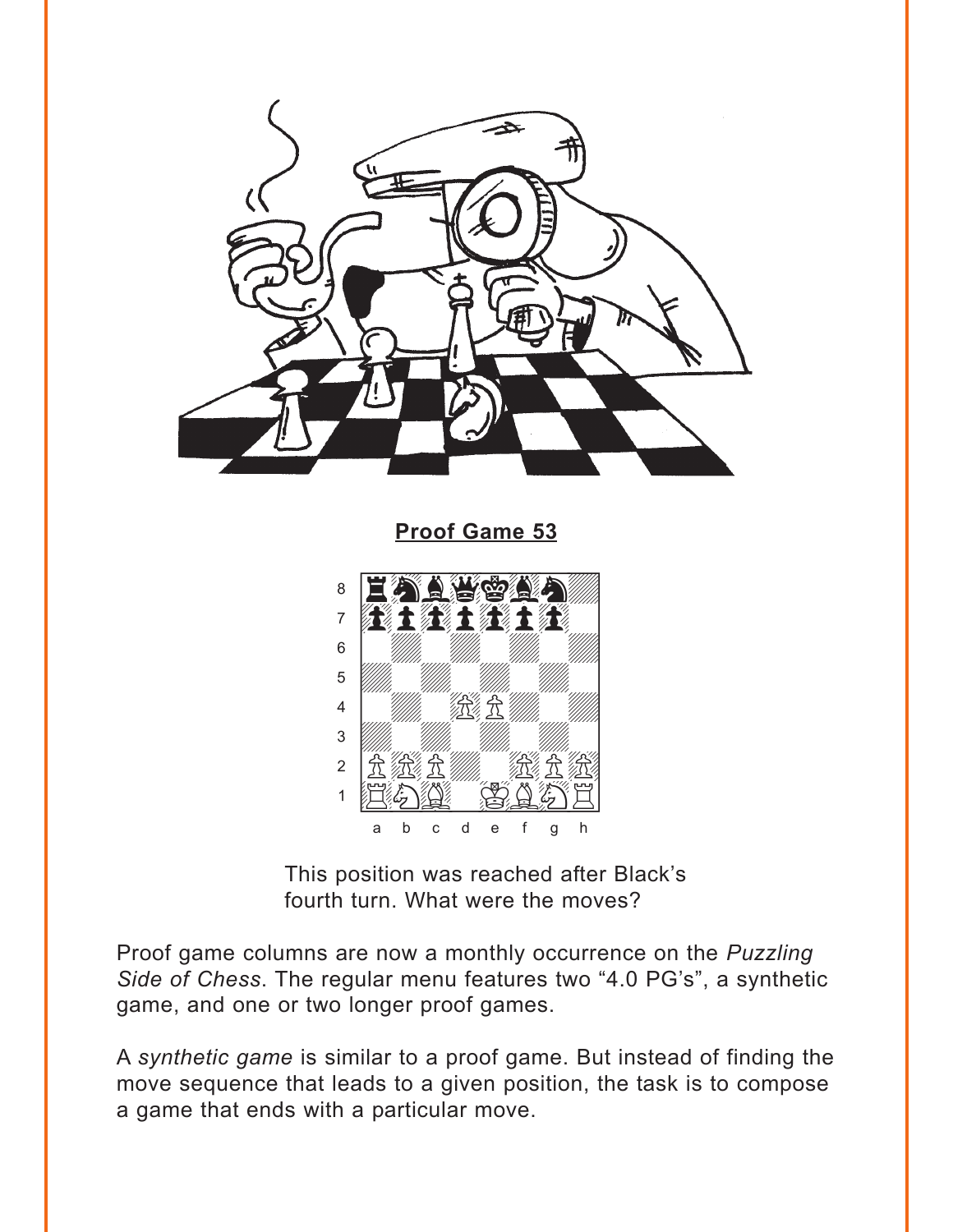#### **[Synthetic Game 21](#page-4-0)**

<span id="page-2-0"></span>

Compose a game that ends with the move **4...Qxg1#**.

The longer games this week are length 5.0 and 7.0. Number 17 is probably not too hard. Number 18 could be a stumper.



**[Longer Proof Game 17](#page-5-0)** (5.0 moves)

This position was reached after Black's fifth turn. What were the moves?

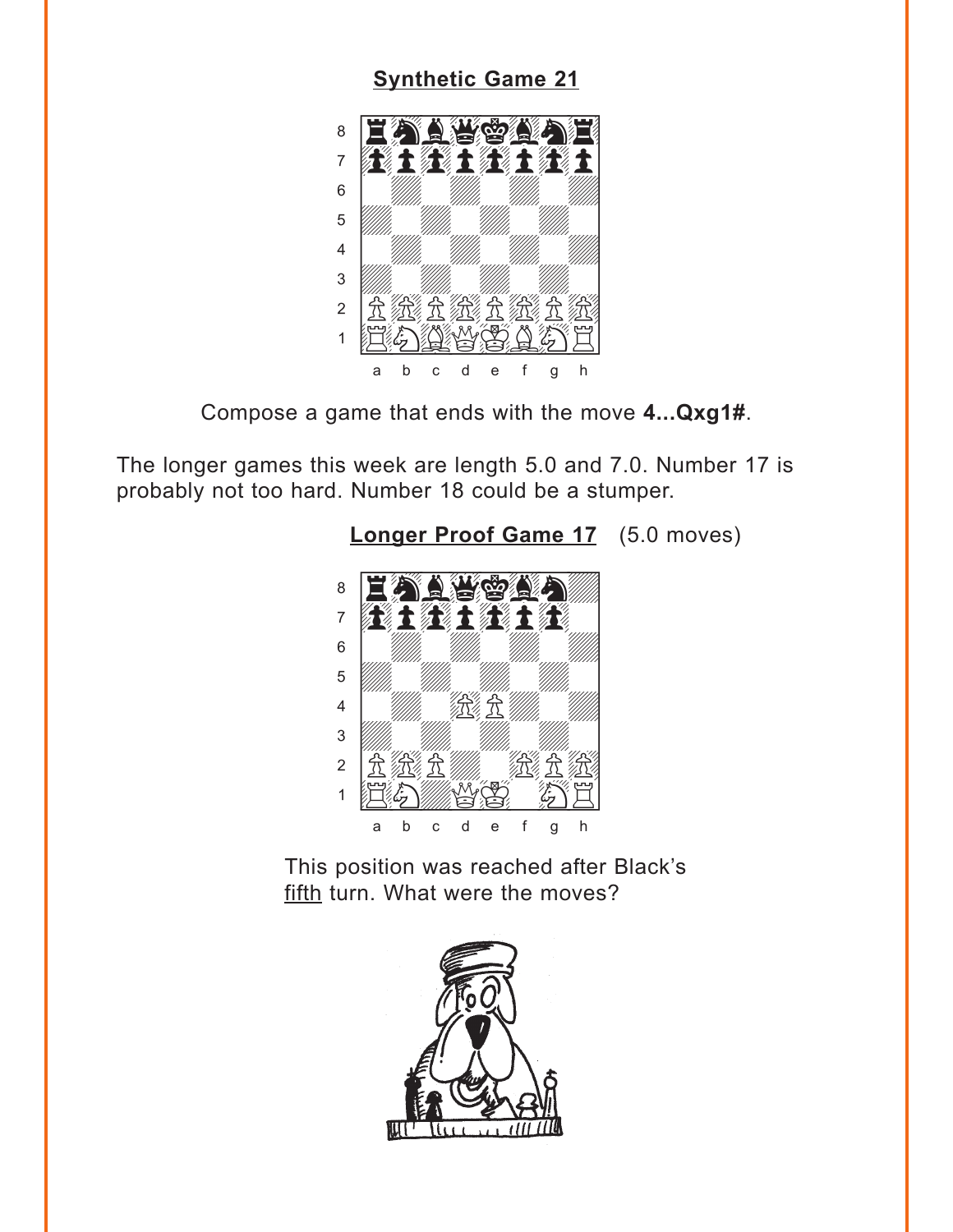<span id="page-3-0"></span>Before you pass on the final problem, consider that four of White's seven moves were captures. Where did all those black pieces go?

**[Longer Proof Game 18](#page-5-0)** (7.0 moves)



This position was reached after Black's seventh turn. What were the moves?

## **SOLUTIONS**

All problems by J. Coakley, *Puzzling Side of Chess* (2016).

*PDF hyperlinks*. You can advance to the solution of any puzzle by clicking on the underlined title above the diagram. To return to the puzzle, click on the title above the solution diagram.



**[Proof Game 52](#page-0-0)**

1.d4 a5 2.Qd3 Na6 3.Qxa6 Rb8 4.Qa8 Rxa8

Switchback with capture by the black rook on a8, a theme known as the *Orbán effect*. See column 3.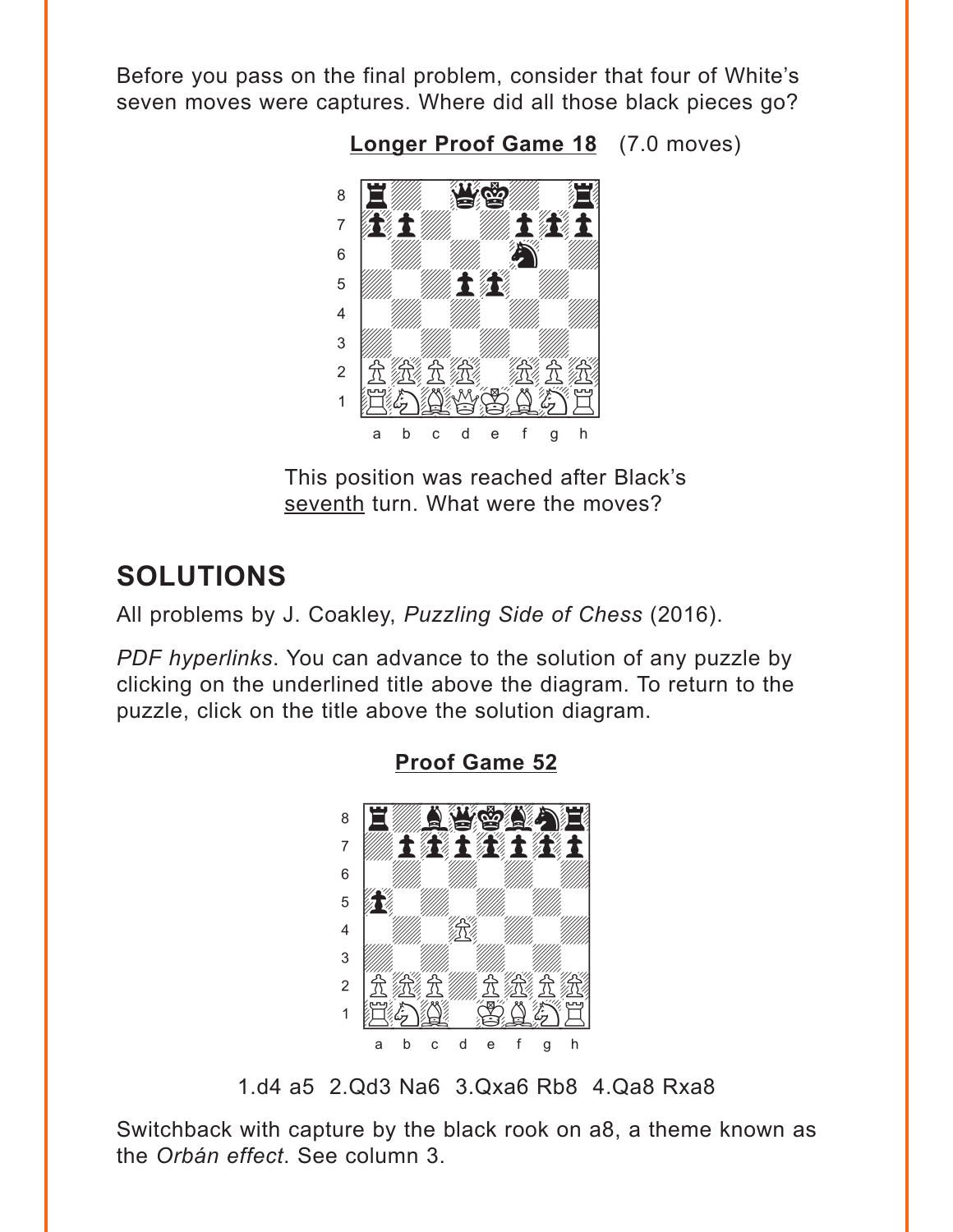### **Proof Game 53**

<span id="page-4-0"></span>

<sup>1.</sup>e4 h5 2.Qxh5 Rh6 3.Qxh6 Nxh6 4.d4 Ng8

An ordinary switchback by the black knight on g8. Two captures on the vacant h6 square is the other bit of deception.



**Synthetic Game 21** 

1.h4 e6 2.g3 Qxh4 3.Bg2 Qxh1 4.Bf3 Qxg1#

The solution is not unique. White's first two moves can be reversed. On the 4th turn, the white bishop can move to other squares on the long diagonal. Black can play 1...e5.